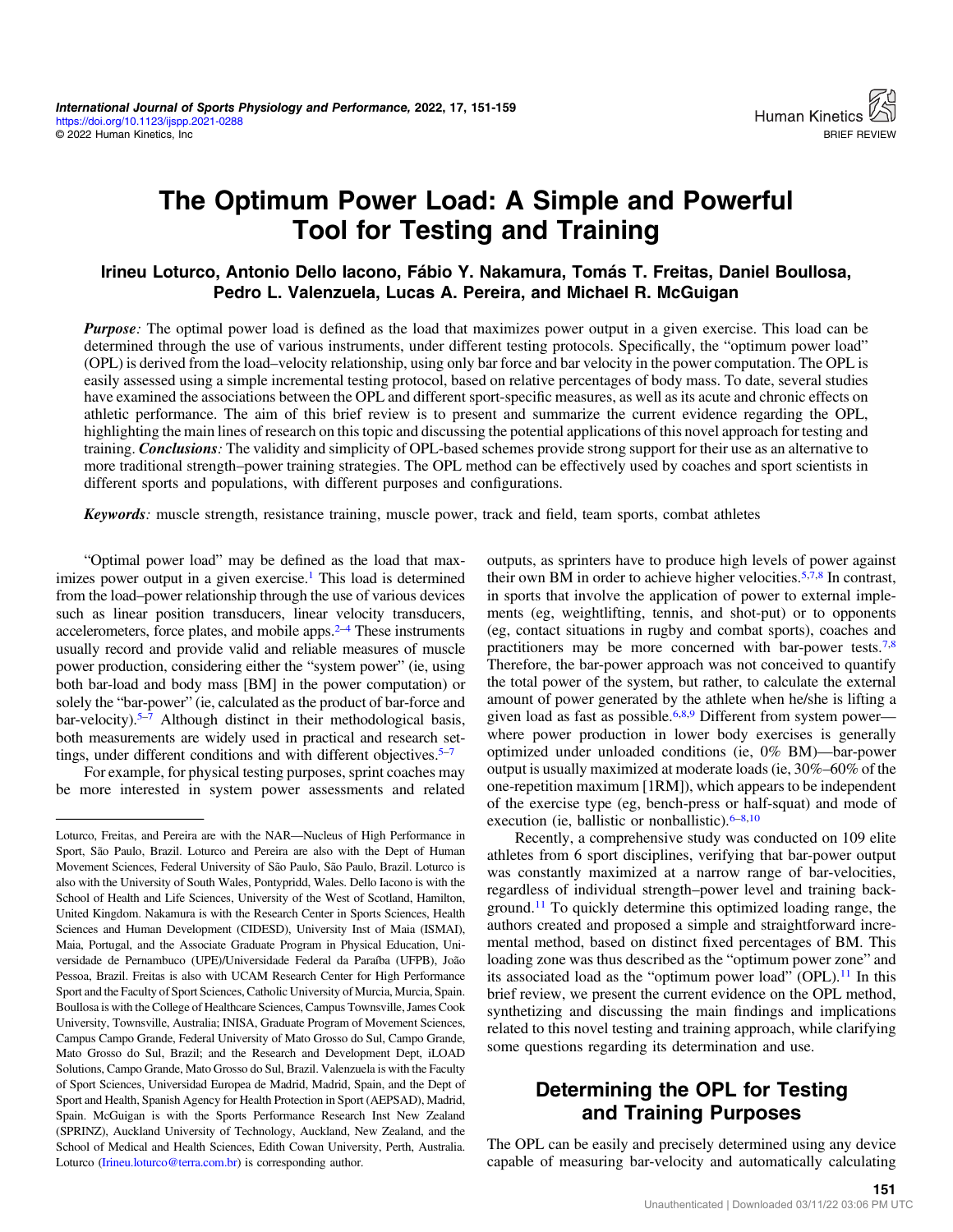bar-power[.2,4](#page-5-0),[11,12](#page-6-0) The standard procedure for determining the OPL consists of two basic steps: (1) starting the power assessment with athletes performing 2–3 repetitions at maximal velocity at 30% BM (upper body exercises) or 40% BM (lower body exercises) $11,13$  and (2) providing progressive increments of 5% BM (upper body exercises) or 10% BM (lower body exercises) in each set, until a clear decrease (at least 5%) in power production is consistently observed[.9,11,13](#page-6-0) The rest interval allowed between exercise sets should be fixed at 3 to 5 minutes. The load corresponding to the maximum power output (obtained immediately before the power decrease, within the optimum power zone) should be considered as the OPL (Figure 1).  $9,11,14$  Since its first appearance in the scientific literature in  $2014$ ,<sup> $11$ </sup> this methodological approach has been widely used by many researchers and practitioners in different sports and populations, with different training (ie, acute or chronic responses to the OPL), and testing (ie, correlational or descriptive studies) purposes.[15](#page-6-0)–[23](#page-6-0) The majority of these studies reported strong correlations between the bar-power output at the OPL and common sport-related measures, as well as confirming its positive acute and chronic effects on athletic performance[.16](#page-6-0),[18](#page-6-0),[21,24](#page-6-0)–[26](#page-6-0) Other investigations revealed that the bar-power production at the OPL is able to discriminate between athletes from different performance levels, sport disciplines, age categories, and sexes.<sup>[19,27,28](#page-6-0)</sup> Some of these studies are presented and discussed in the subsequent sections.

# Relationship Between the OPL and Sport Performance

Several studies have been conducted to examine the correlations between bar-power production at the OPL and different measures of athletic performance.<sup>9,29-[32](#page-6-0)</sup> Elite sprinters and jumpers generating higher levels of bar-power at the OPL were equally able to sprint faster than their slower peers ( $r = .64 - .83$  for the association between 50- and 60-m sprint velocity and bar-power output at the OPL in both jump- and half-squat exercises). $30,31$  Similar results were obtained for top-level combat athletes (ie, national karatekas and Olympic boxers), who presented correlations of .70 to .80 and .70 to .85 between punching acceleration and impact and bar-power output at the OPL in the jump-squat and bench-press exercises, respectively.<sup>33,34</sup> Professional players from various sports (ie, male and female soccer and handball players, male rugby players, and male futsal players) with higher levels of bar-power at the OPL were more likely to sprint faster and jump higher compared to their less powerful peers.<sup>19</sup> Moderate to very large  $(r = .43-.86)$  correlations between bar-power at the optimum power zone (in both jump-squat and Olympic push−press exercises) and sprint speed and vertical jump height were also observed in young soccer players from a first division soccer club.<sup>32</sup> A unique study on the relationships between bar-power output and performance in aquatic environments revealed that leg power (assessed in the jump-squat exercise) at the OPL was largely to very largely associated  $(r = .65-.72)$  with many tethered swimming force parameters (ie, peak force, average force, impulse, and rate of force development), and actual swimming velocity in well-trained male swimmers.<sup>35</sup>

From a general perspective, the close associations observed between bar-power at the OPL and performance in numerous sports may be explained by theoretical and mechanical factors. The opportunity to use a range of loads that simultaneously optimize the force and velocity applied to the barbell may better reflect the physical abilities and technical skills required in various sport tasks, where athletes are usually required to move submaximal loads at maximum speeds.<sup>[9](#page-6-0)</sup> Although these strong correlations do not necessarily imply causality, they serve as a basis for the development of more detailed studies on the applications and effects of the OPL.



**Figure 1** — The "optimum power load" (OPL): the load corresponding to the maximum power output obtained immediately before the bar-power decrease during an incremental loading test, based on relative percentages of body mass. Polynomial lines represent the bar-power and rectilinear lines represent the bar-velocity outputs (mean power and mean velocity values, collected during actual testing attempts, in the hip-thrust exercise). White symbols represent an elite track-and-field athlete and black symbols represent a rugby union player. For both athletes, triangles represent the OPL. Irrespective of the bar power values, they achieved the OPL at similar bar velocities.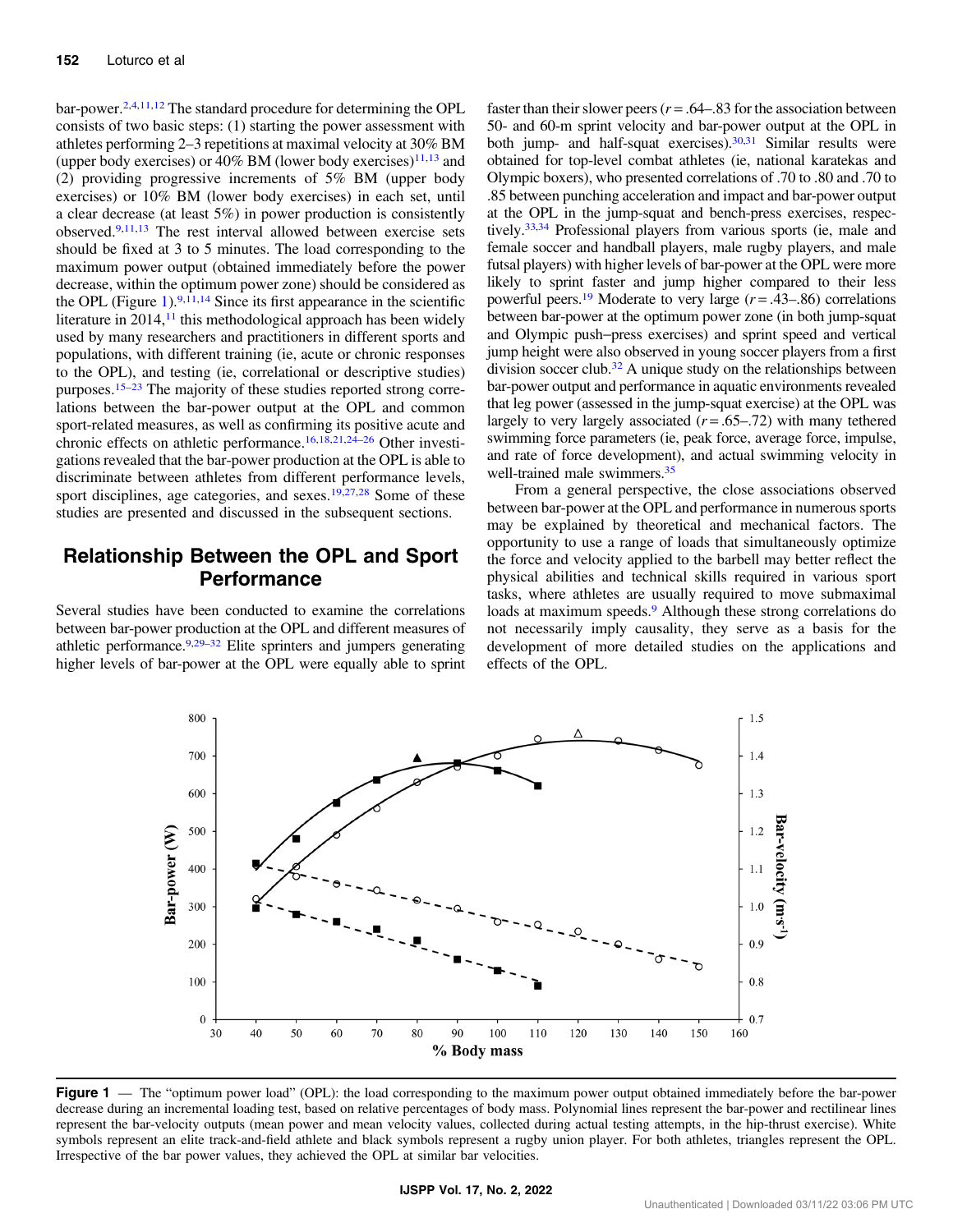#### Bar Power at the OPL as a Discriminating Factor Among Elite Athletes

The ability to generate high levels of bar-power output at the OPL has been shown to be a sensitive discriminator between sport disciplines and athletic performance levels[.11,27,28](#page-6-0) In a multicenter study involving athletes from different countries, Valenzuela et al<sup>[28](#page-6-0)</sup> reported mean values of ~32 and 19 W⋅kg<sup>-1</sup> (peak power) and ~14 and 8 W·kg−<sup>1</sup> (mean propulsive power) for male sprinters and endurance athletes in the jump squat at the OPL, respectively. Similar differences were also observed between female sprinters and endurance athletes, who produced, in the same exercise, mean values of ~27 and 16 W⋅kg<sup>-1</sup> (peak power values) and ~12 and 6.5 W·kg−<sup>1</sup> (mean propulsive power values) at the OPL, respectively. In that study, athletes from 16 sports were tested and split into 8 male and female subgroups (combat sports, endurance, power track and field, and team-sport players). It was observed that, in general, male athletes produced greater amounts of barpower at the OPL than female athletes (ie, ∼23 and 18 W·kg−<sup>1</sup> and  $~\sim$ 10 and 8 W·kg<sup>-1</sup>, for peak and mean propulsive power values, respectively)[.28](#page-6-0) Another investigation comparing athletes from 4 team sports (soccer, futsal, handball, and rugby) demonstrated that rugby players had superior bar-power output at the OPL compared with the other 3 groups,  $19$  which is reasonably expected due to the characteristics of this contact sport that requires substantial levels of strength and power to overcome resistant forces applied by opposition players[.36](#page-6-0) More importantly, it was also noted, that, even within each specific team sport, athletes with higher levels of bar-power in the jump-squat exercise were able to sprint faster and jump higher than their less powerful peers.<sup>19</sup> A similar trend was described in a recent study comparing jump-squat performance between sprinters and team-sport athletes, where sprinters achieved their OPL at greater relative loads (ie, % of BM) than rugby and soccer players (mean difference  $= +23.5\%$ ).<sup>[27](#page-6-0)</sup> In summary, faster and more explosive athletes regularly exhibit higher levels of barpower at the OPL, which is consistent with the close correlations frequently reported between these mechanical measures and both speed- and jump-related abilities.<sup>11,28,30,[31](#page-6-0)</sup>

Besides its discriminative ability to differentiate between sport types and sexes, the bar-power output at the OPL seems to be a good indicator of performance level. Previous research comparing the physical performance of Olympic and Paralympic judokas showed that these athletes presented similar levels of maximal isometric strength, but bar-power at the OPL was superior in Olympic athletes in both ballistic and nonballistic exercises (ie, jump squat, bench-press, and standing barbell row).<sup>[37](#page-7-0)</sup> Notably, two studies conducted with world-class combat athletes revealed that "outstanding athletes" (ie, a double world karate champion and an Olympic boxing champion) could produce, on average, 45% and 10% more barpower at the OPL than their national team peers in the jump-squat and bench-press exercises, respectively[.38,39](#page-7-0) Olympic female handball players also displayed higher bar-power values than their less specialized peers (ie, national college team players) in both jump squat and bench-press executed at the optimum power zone  $(ie, +15\%)$ , on average).<sup>40</sup> Nonetheless, greater levels of bar-power at the OPL do not always imply higher levels of specialization, especially when other physical and physiological factors may be directly or indirectly related to sport-specific performance.

Accordingly, studies on elite team-sport players have shown that, across age categories, significant increases in bar-power production are not consistently seen. For example, senior futsal players presented lower values (−13%, on average) of bar-power assessed in the jump squat than their under-20 counterparts.<sup>41</sup> Elite young soccer players also performed better than senior soccer players in the jump-squat testing by exhibiting higher values of relative bar-power (ie,  $9.5$  vs  $9.0$  W·kg<sup>-1</sup>) at the OPL.<sup>[42](#page-7-0)</sup> According to the authors, the progressive decrements in bar-power output observed across age categories might be partly associated with the negative impact of aging and the concurrent training phenomena on speed power–related adaptations, as team-sport players are increasingly exposed to extensive aerobic-based training methods (eg, technical–tactical training sessions, small-sided games) throughout their prospective development. Together these findings highlight and limit the discriminative ability of bar-power output at the OPL (and other power-related measures) on sport performance, especially at the top level.

# Implementing the OPL in Postactivation Potentiation Enhancement Protocols

Postactivation performance enhancement (PAPE) refers to a shortterm improvement in athletic tasks, such as jumping, sprinting, and throwing, induced by a previous conditioning activity  $(CA)$ .  $43,44$  $43,44$  $43,44$ The time course and magnitude of PAPE effects are influenced by the interaction of many variables such as the type, volume, and intensity of the  $CA<sub>1</sub><sup>45</sup>$  $CA<sub>1</sub><sup>45</sup>$  $CA<sub>1</sub><sup>45</sup>$  the rest interval between the CA, and the subsequent athletic task, $46$  as well as the individual characteristics of the athlete, including sex, strength levels, and training background.[47,48](#page-7-0) While PAPE mean effects are commonly observed at a group level following standardized protocols, $45,48$  inconsistent findings and large variability for the time-course and magnitude of the PAPE effects are reported both within and between individuals, even when performing the same CAs.<sup>49,50</sup> Therefore, an individualized approach is reasonably required to optimize potentiation effects, by tailoring the PAPE factors and potential moderators on an individual basis.  $51,52$  In line with this conceptual rationale, the results of a few investigations have confirmed that the OPL approach is a valid and effective alternative when prescribing the intensity of conditioning activities in PAPE protocols aimed to enhance motor performances.<sup>16,24,[53](#page-7-0)</sup> In fact, it is assumed that the OPL approach can affect the fatigue–potentiation relationship underpinning the PAPE time course by mitigating the accumulation of fatigue immediately upon completion of the PAPE protocol and optimizing the potentiation effects thereafter.<sup>[54](#page-7-0)</sup> The available literature supports this hypothesis and highlights two main findings which can inform practical recommendations for the optimal implementation of OPL-based PAPE protocols among athletes. First, protocols implementing OPL likely induce superior potentiation effects compared with conditions in which the intensity of the CA is fixed and equivalent to heavy loads (ie, >85% of 1RM).<sup>16[,53,55](#page-7-0)</sup> In the study by Dello Iacono and Seitz,<sup>[16](#page-6-0)</sup> elite soccer players accelerated (ie, 5-m distance) and sprinted (ie, 10- and 20 m distances) faster across all post-PAPE time points following a hip-thrust PAPE protocol using OPL loads (ie, ∼60% 1RM), compared with 85% of 1RM loads. This finding is not surprising as the OPL is accurately determined from individual load–power relationships and mechanical profiles. Importantly, the absolute loads equivalent to the corresponding OPLs across many resistance training exercises used in PAPE protocols are consistently lower (≥30% to ≤70% of 1RM)<sup>56</sup> than 85% of 1RM. In PAPE protocols 85% of 1RM loading, the heavy loads (associated with slower contraction velocities)<sup>24</sup> cause greater mechanical strain on the musculoskeletal system due to the considerable increase in the overall training volume (ie, absolute load  $\times$  repetitions) and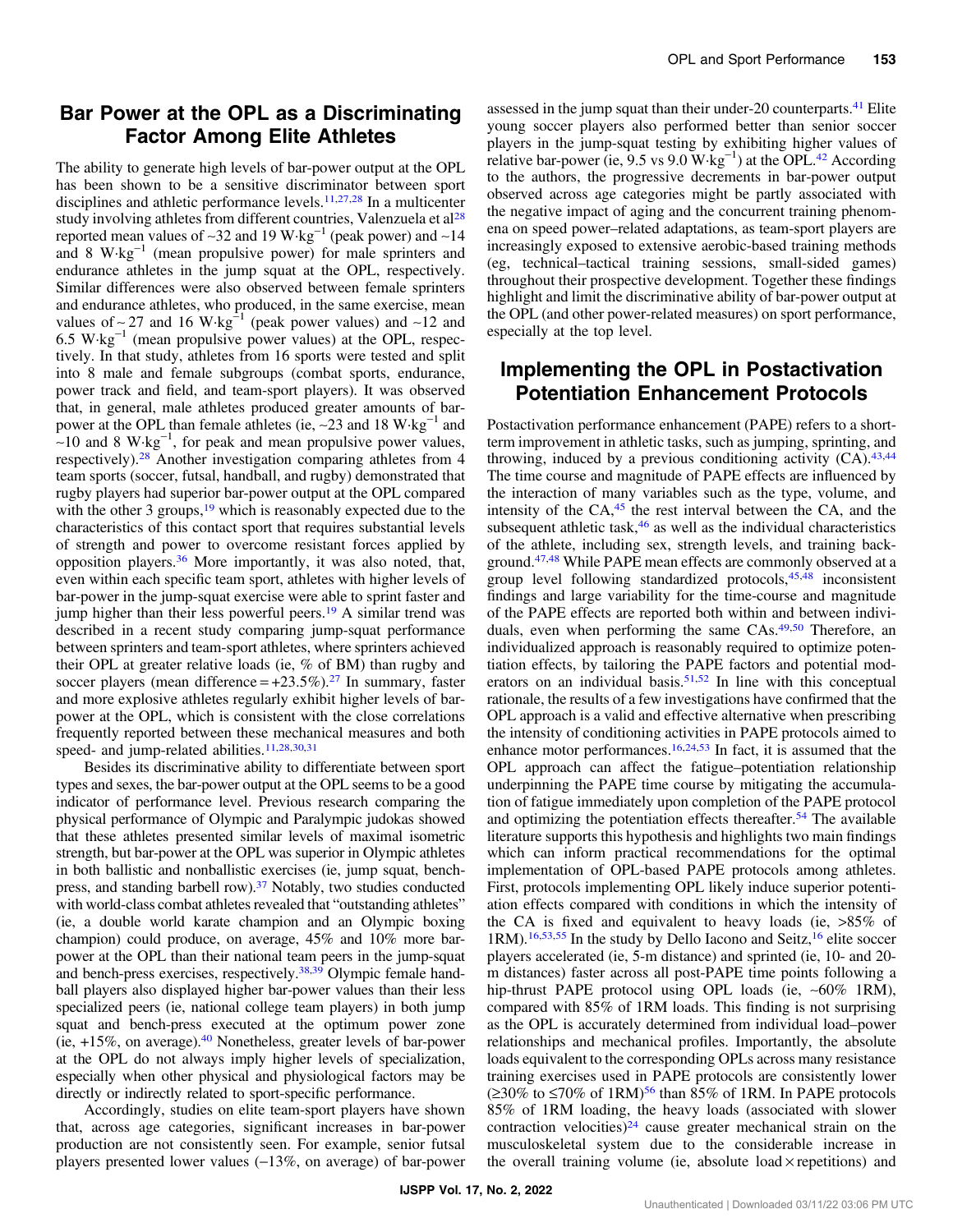the time under tension.<sup>[57,58](#page-7-0)</sup> Similarly, greater muscle damage and metabolic by-products (ie, lactate), $57,59$  as well as higher acute perceptual responses of effort,  $60$  fatigue,  $15$  pain, and discomfort, are commonly observed during resistance training schemes with heavy loads (≥85 of 1RM) compared to OPL-based protocols. Altogether, the cumulative neuromuscular, mechanical, metabolic, and perceptual responses related to heavy loading conditions likely induce greater peripheral<sup>58</sup> and central<sup>[61](#page-7-0)</sup> fatigue, whereby optimal PAPE effects are hindered. Indeed, using relatively lighter loads may avoid inducing excessive fatigue for some and under potentiate for others, with a greater likelihood of optimal individualized PAPE effects.

Second, the effectiveness of the OPL approach as a successful strategy to individualize the intensity variable of PAPE protocols can be supplemented with two other concurrent approaches, individualizing the volume and rest interval variables, respectively. Specifically, Dello Iacono et al $24$  observed that elite basketball players jumped higher after self-selecting the number of repetitions to complete in a PAPE protocol compared to a fixed number of repetitions, with both conditions implementing the same CA consisting of jump squats loaded with OPL. The same authors also found that an OPL-based PAPE protocol designed as a cluster-set configuration (3 sets of 6 repetitions with 20-s rest every 2 repetitions) led the same cohort of elite athletes to jump consistently higher compared with a traditional-set configuration (3 sets of 6 repetitions without rest between repetitions) across all post-PAPE time points. Despite the limited number of studies,<sup>[15,16](#page-6-0),[24](#page-6-0)[,53,62](#page-7-0)</sup> their findings align with the same evidence showing that fatigue can be minimized, power outputs maintained, and potentiation optimized, by using OPL training configurations, with mediating benefits for acute PAPE effects that seem clear and meaningful.

# Effects of Training at the OPL on Strength, Speed, and Power Performance

The prescription of resistance training is usually based on different percentages of maximum dynamic strength assessments such as the 1RM test.[9](#page-6-0) However, the regular use of this measurement has been questioned by coaches and sport scientists because of its inherent risks, complexity, and time-demanding characteristics.<sup>[26,](#page-6-0)[63,64](#page-7-0)</sup> This is especially important at the elite level, where time constraints and large cohorts of athletes frequently preclude and limit the implementation of extensive testing and training procedures. In this regard, more recently, the practical and time-efficient velocitybased training (VBT) method has been proposed as an alternative strategy to prescribe and monitor resistance training intensity.<sup>[65](#page-7-0),[66](#page-7-0)</sup> Interestingly, this approach builds upon the relationship between the velocities in distinct movements and the associated relative values of 1RM (ie, % 1RM), which highlights the inherent interconnection between the 2 methods.<sup>[9](#page-6-0)</sup> In addition, some studies have raised concerns about the theoretical concepts behind the 1RM measure which, essentially, represents only the highest "mass" that an athlete can move during a maximum-effort lift.<sup>8,9</sup> The fact that this scalar variable does not reflect the force and velocity applied onto the barbell at the same time could hamper its utilization in high-performance sport settings, where time and velocity play a key role in determining the effectiveness of force application. $8,9$  $8,9$  In turn, when training at the OPL, athletes can maximize the power applied against the external resistance, which seems to be much more connected to their sport-specific tasks.<sup>8,9,[29](#page-6-0)</sup>

Indeed, previous research with 61 elite athletes (15 Olympians) from 4 different sports (ie, track and field, rugby sevens, bobsled, and soccer) confirmed that the bar-power outputs at the OPL (assessed in both half- and jump-squat exercises) were more strongly associated with sprint speed and vertical jump performance than 1RM.<sup>9</sup> Based on these mechanical principles and premises, several studies have been conducted to analyze the effects of training at the optimum power zone. Loturco et  $al<sup>26</sup>$  $al<sup>26</sup>$  $al<sup>26</sup>$ compared the effects of 2 different 6-week training interventions (traditional strength–power periodization vs training at the OPL) in elite soccer players and observed that, despite achieving similar improvements in maximum strength and jumping abilities, the "OPL group" exhibited greater increases than the "traditional periodization group" in both sprint speed and jump-squat power. Subsequently, Ribeiro et  $al<sup>21</sup>$  $al<sup>21</sup>$  $al<sup>21</sup>$  found that, compared to unloaded plyometrics, 7 weeks of combined squats and hip thrusts at the OPL led to greater gains in change-of-direction (COD) speed and linear sprint velocity. Accordingly, short- (1 wk) and medium-term (7 wk) investigations with Olympic boxers demonstrated the efficiency of training schemes based on the OPL, not only to enhance powerrelated capacities (eg, jump-squat and bench-press power), but also to increase punching impact[.38](#page-7-0),[67](#page-8-0) More recently, Montalvo-Pérez et al<sup>[68](#page-8-0)</sup> evaluated the effects of a 6-week training intervention at the OPL versus traditional resistance training in female competitive cyclists and reported similar gains in squat and split squat strength and power; however, superior increases in these mechanical variables were noted for the hip-thrust exercise in the OPL intervention. Moreover, OPL training resulted in an overall lower training intensity than the traditional resistance training program (∼65% vs ∼85% RM, respectively). Another recent study involved the ballistic bench-press to compare the effects of an 11-week individualized OPL training with a "traditional strength training program" where subjects were allowed to perform 50% of the maximal number of possible repetitions against different submaximal loads.<sup>69</sup> Although both methods were effective in improving power output, the OPLbased scheme minimized intrasession power decrements and generated less neuromuscular fatigue and less perceived exertion, which can be a great advantage for athletic and nonathletic populations.<sup>69</sup>

Other studies have reported comparable performance improvements between training regimes based on the OPL and different strength–power training methods. Rauch et  $al<sup>20</sup>$  investigated the effects of 2 different VBT approaches (ie, "progressive VBT" vs OPL) in female volleyball players using 3 different exercises: back squat, bench-press, and deadlift. Across 7 weeks, the progressive VBT group trained at velocity ranges of 0.55 to 1.0 m·s−<sup>1</sup> , whereas the OPL group always trained at the optimum power zone (at ∼0.9 m·s−<sup>1</sup> ). Overall, both training programs were equally effective for improving strength and power parameters, although a greater increase in deadlift 1RM strength was noticed in the OPL group.<sup>[20](#page-6-0)</sup> Freitas et al<sup>[70](#page-8-0)</sup> also found similar results when comparing the effects of a 6-week OPL training scheme with a modified complex training program (ie, combining loads of 80% 1RM and the OPL) on the physical performance of semi-professional basketball players during the competitive phase. The authors observed that the 2 training schemes induced moderate-to-large strength gains in both halfsquat and hip-thrust exercises, with distinct but nonmeaningful improvements in COD, linear speed, and jump performances. Finally, an 8-week randomized controlled trial assessed the effects of OPL versus traditional resistance training (ie, 1RM-based loads) on the neuromuscular parameters of elite cyclists, and reported similar gains in squat, hip thrust, and lunge 1RM strength and power, although training intensity and "total weight lifted" were lower in the OPL group compared to traditional training for all exercises.[18](#page-6-0)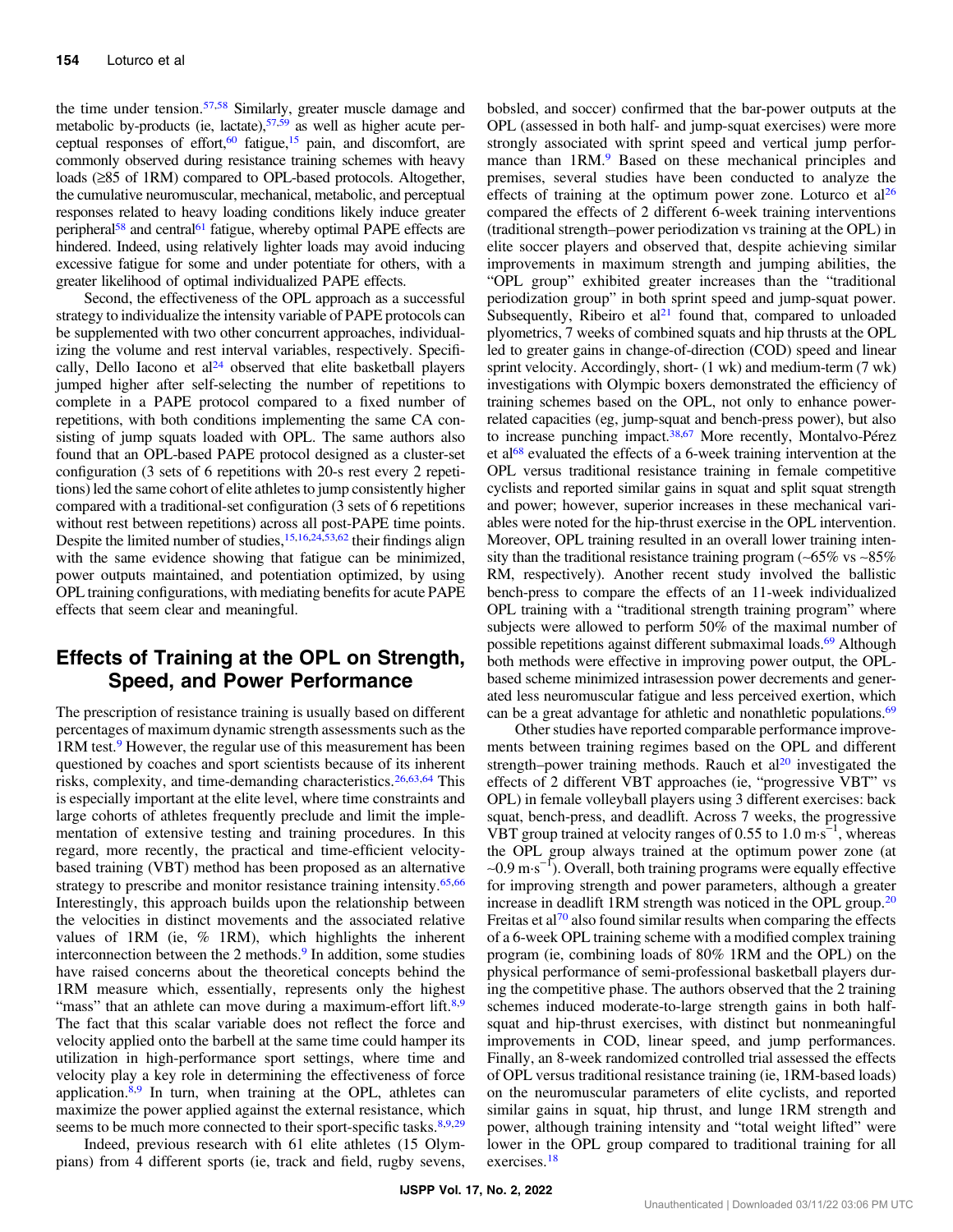Different exercises performed at the optimum power zone can potentially lead to different training adaptations. For instance, after testing the effects of training using the jump-squat or Olympic push–press exercises at the OPL over 6 weeks, Loturco et al<sup>[71](#page-8-0)</sup> concluded that the jump squat was superior for improving speedand power-related abilities (ie, 5-, 10-, and 20-m speed, COD speed, loaded and unloaded jumps) in elite young soccer players. Likewise, half- or jump-squat training under optimum loading conditions were able to partly counteract the speed and power decreases that commonly occur during short and congested preseasons in professional soccer players[.72](#page-8-0) Nevertheless, these squatbased variations had different effects on players' performance: while the "traditional nonballistic half-squat" was more effective at improving jumping capacity, its "ballistic version" (ie, jump squat) seemed to be more effective in attenuating the potential decrements in short-sprint ability throughout the preseason phase.

Combinations of strength–power exercises executed at the OPL with other training strategies might also be used to induce more generalized performance adaptations. For example, mixed training approaches comprising jump- and half-squat exercises at the OPL and unloaded plyometrics or resisted sprints produced meaningful increases over different phases of sprint running (ie, acceleration and top-speed phases) in professional soccer players.[73](#page-8-0) Finally, more recently, the OPL has been proposed as a reference value for determining a more comprehensive and effective range of "power loads," which can be selectively applied to elicit very specific adaptations to training.<sup>[74](#page-8-0)</sup> For this purpose, coaches and sport scientists should define the specific "inferior and superior powertraining zones," by increasing or decreasing the OPL magnitude at preestablished conditions (ie, using loads 20% higher or lower than the OPL). This simple loading adjustment may result in different training responses, with "heavier loads" (ie, OPL +20%) being possibly more effective for improving COD and jump performance and "lower loads" (ie, OPL -20%) for increasing short-sprint ability. Furthermore, the variation within these specific loading zones may be important to elicit progressive adaptation, as constant use of the same loading strategy could adversely affect performance gains across the competitive season.[75,76](#page-8-0) Practitioners can easily implement these OPL-based training schemes either separately or combined, according to individual requirements and specific demands of the athletes and sports. It should be emphasized, however, that the load that maximizes power output changes over time and, thus, coaches are encouraged to frequently assess and adjust the OPL whenever possible and necessary (eg, on a weekly basis).

In summary, the available evidence indicates that the OPL approach may be used as an alternative and efficient training method, either in isolation or in combination with other training strategies (eg, as a "power-training block" after a maximum strength phase in long-term training interventions) $77$  in athletes from different sports, with distinct training backgrounds. In general, the OPL approach leads to similar or slightly greater strength, speed, and power adaptations compared to more complex traditional resistance training methods, but with lower amounts of total weight lifted and lower levels of neuromuscular fatigue.

#### Effects of Training at the OPL on Body Composition Parameters

Apart from inducing strength, speed, and power adaptations, another common goal of resistance training programs is to enhance body composition (ie, promoting muscle mass gains or fat-mass loss). In this regard, recent evidence has investigated the effects of OPL training on body composition. Rauch et  $al<sup>20</sup>$  $al<sup>20</sup>$  $al<sup>20</sup>$  reported that a 7-week (3 sessions per week) OPL training program that mainly included the back squat, bench-press, and deadlift exercises was effective for increasing and reducing lean BM (+5.4%) and fatmass (−8.5%), respectively, in female volleyball players, with these changes being similar to those induced by a progressive VBT program. More recently, different studies by the same research group assessed the effects of OPL training (2 sessions per week and including the hip thrust, squat, and lunge exercises) on cyclists. Gil-Cabrera et  $al^{18}$  observed that training at the OPL for 8 weeks induced similar improvements in muscle mass (∼ +1.5-2 kg) and decreased fat mass (approximately −0.5 kg) in professional male cyclists compared to those induced by a "traditional resistance training program" (ie, based on  $%$  1RM). Valenzuela et al<sup>[78](#page-8-0)</sup> reported that 7 weeks of OPL training (2 sessions per week) resulted in reduced fat mass (−0.5 kg) and increased bone mineral content (+0.04 g) in professional male cyclists, which was not observed when cyclists performed on-bike power training (ie, allout 6-s sprints). Thus, although evidence is still scarce and mainly derived from studies in cyclists, OPL training appears as an effective intervention for improving body composition, being at least as effective as other traditional training regimes. It must be noted, however, that another study by the same research group<sup>[68](#page-8-0)</sup> failed to find significant changes in any body composition-related parameters with either OPL or a traditional (ie, % 1RM) resistance training approach. Nonetheless, in this case, the study was shorter (6 wk), which might limit the comparison between the reported results.

#### Effects of Training at the OPL on Endurance-Related Outcomes

Given the potentially detrimental effects of increases in muscle mass and overall BM on endurance performance—particularly during uphill running or cycling—some concerns exist among endurance athletes about including resistance training.[79](#page-8-0) However, resistance training programs have proven effective in improving not only strength, power, and body composition, but also endurance performance. $80-82$  $80-82$  $80-82$  In this regard, although evidence is still scarce, recent studies conducted in cyclists also allow some preliminary conclusions to be drawn on the effects of OPL training on endurance-related outcomes. To date, all studies applying OPL training in endurance athletes have found beneficial effects on different performance indicators such as the power output (both in absolute and relative terms, ie, expressed relative to BM) attained during an 8-minute time trial or the power output associated with the respiratory compensation point,  $18,68,78$  $18,68,78$  $18,68,78$  $18,68,78$  with these benefits being similar to those induced by other training approaches such as "onbike power training" or a "traditional resistance training program." Thus, OPL-based training appears as a useful strategy for endurance athletes, which is further supported by the positive influence of muscle power factors—which are improved with OPL training— on endurance performance.<sup>[12,](#page-6-0)[62](#page-7-0),[83](#page-8-0)</sup> It is important to note that the studies to date did not include a control group who maintained their usual endurance training regime without including resistance training. Therefore, the current results do not allow us to discern whether OPL training can provide additional benefits in endurance-related outcomes to those induced by endurance training alone. Moreover, further research is needed to determine whether OPL training could result in lower residual fatigue (eg, lower muscle soreness, neural fatigue, glycogen depletion) compared with other traditional resistance training programs, which would be of relevance so as to not to interfere with the athletes' endurance training.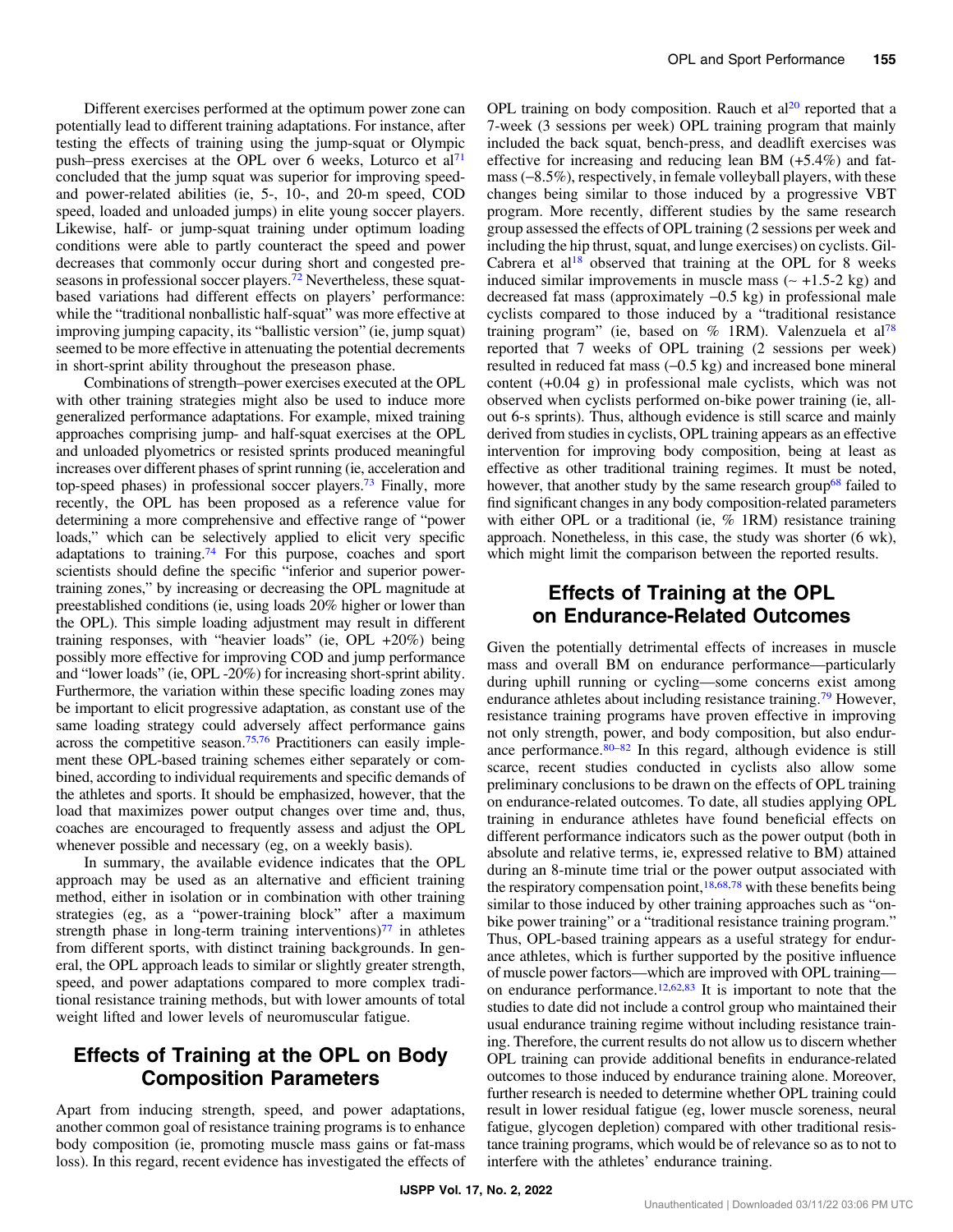<span id="page-5-0"></span>

Figure 2 — Brief summary of the results and applications of the OPL approach. COD indicates change of direction; OPL, optimum power load; VJ, vertical jump; MS, maximum strength; BP, bench press; JS, jump squat.

#### Practical Applications

Overall, bar-power output at the OPL is strongly associated with athletic performance and is able to discriminate between athletes from different sport disciplines and performance levels. Coaches may implement OPL configurations to induce meaningful PAPE effects via distinct exercises (eg, hip thrust or loaded jump squats) and protocols (eg, cluster- or traditional-set conditions). Moreover, OPL training strategies can be used to increase strength, speed, and power performance in different athletic populations, with the possible advantage of generating lower levels of neuromuscular fatigue and perceived exertion (when compared with more traditional resistance training programs). Finally, practitioners from different sports may potentially employ OPL-based methods to improve endurance-related outcomes (eg, power output attained during a time-trial test) and body composition parameters. It should be acknowledged that there is a lack of long-term interventions based on the OPL, which is, in fact, a common limitation in studies that evaluate the effects of different resistance training strategies in top-level athletes. We also recognize that the occurrence of an acute mechanical phenomenon (ie, maximum power output at a given exercise) does not necessarily result in increased training responses—which is not the case here, since we are only synthetizing the evidence concerning OPL studies, while discussing their results and possible implications. Further studies are needed to investigate the long-term effects of training at the optimum power zone, as well as to compare the physiological and metabolic adaptations of OPLbased programs versus other strength training regimes.

# Conclusions

The OPL-based schemes can be very useful for coaches and sport scientists interested in implementing simple and effective testing and training approaches. The OPL method can be effectively used in different sports and populations, with different purposes and configurations (Figure 2).

#### References

- 1. Cormie P, McGuigan MR, Newton RU. Developing maximal neuromuscular power: part 2—training considerations for improving maximal power production. Sports Med. 2011;41(2):125–146. PubMed ID: [21244105](http://www.ncbi.nlm.nih.gov/pubmed/21244105?dopt=Abstract) doi:[10.2165/11538500-000000000-00000](https://doi.org/10.2165/11538500-000000000-00000)
- 2. Banyard HG, Nosaka K, Sato K, Haff GG. Validity of various methods for determining velocity, force, and power in the back squat. Int J Sports Physiol Perform. 2017;12(9):1170–1176. PubMed ID: [28182500](http://www.ncbi.nlm.nih.gov/pubmed/28182500?dopt=Abstract) doi:[10.1123/ijspp.2016-0627](https://doi.org/10.1123/ijspp.2016-0627)
- 3. Pérez-Castilla A, Piepoli A, Delgado-García G, Garrido-Blanca G, García-Ramos A. Reliability and concurrent validity of seven commercially available devices for the assessment of movement velocity at different intensities during the bench press. J Strength Cond Res. 2019;33(5):1258–1265. PubMed ID: [31034462](http://www.ncbi.nlm.nih.gov/pubmed/31034462?dopt=Abstract) doi:[10.1519/JSC.](https://doi.org/10.1519/JSC.0000000000003118) [0000000000003118](https://doi.org/10.1519/JSC.0000000000003118)
- 4. Pérez-Castilla A, Boullosa D, García-Ramos A. Sensitivity of the iLOAD® application for monitoring changes in barbell velocity following power- and strength-oriented resistance training programs. Int J Sports Physiol Perform. 2021;16(7):1056–1060. PubMed ID: [33662923](http://www.ncbi.nlm.nih.gov/pubmed/33662923?dopt=Abstract) doi:[10.1123/ijspp.2020-0218](https://doi.org/10.1123/ijspp.2020-0218)
- 5. Blatnik JA, Goodman CL, Capps CR, et al. Effect of load on peak power of the bar, body and system during the deadlift. *J Sports Sci* Med. 2014;13:511–515. PubMed ID: [25177175](http://www.ncbi.nlm.nih.gov/pubmed/25177175?dopt=Abstract)
- 6. Loturco I, Pereira LA, Zanetti V, Kitamura K, Abad CC, Kobal R, Nakamura FY. Mechanical differences between barbell and body optimum power loads in the jump squat exercise. J Hum Kinet. 2016;54(1):153–162. PubMed ID: [28031767](http://www.ncbi.nlm.nih.gov/pubmed/28031767?dopt=Abstract) doi[:10.1515/hukin-](https://doi.org/10.1515/hukin-2016-0044)[2016-0044](https://doi.org/10.1515/hukin-2016-0044)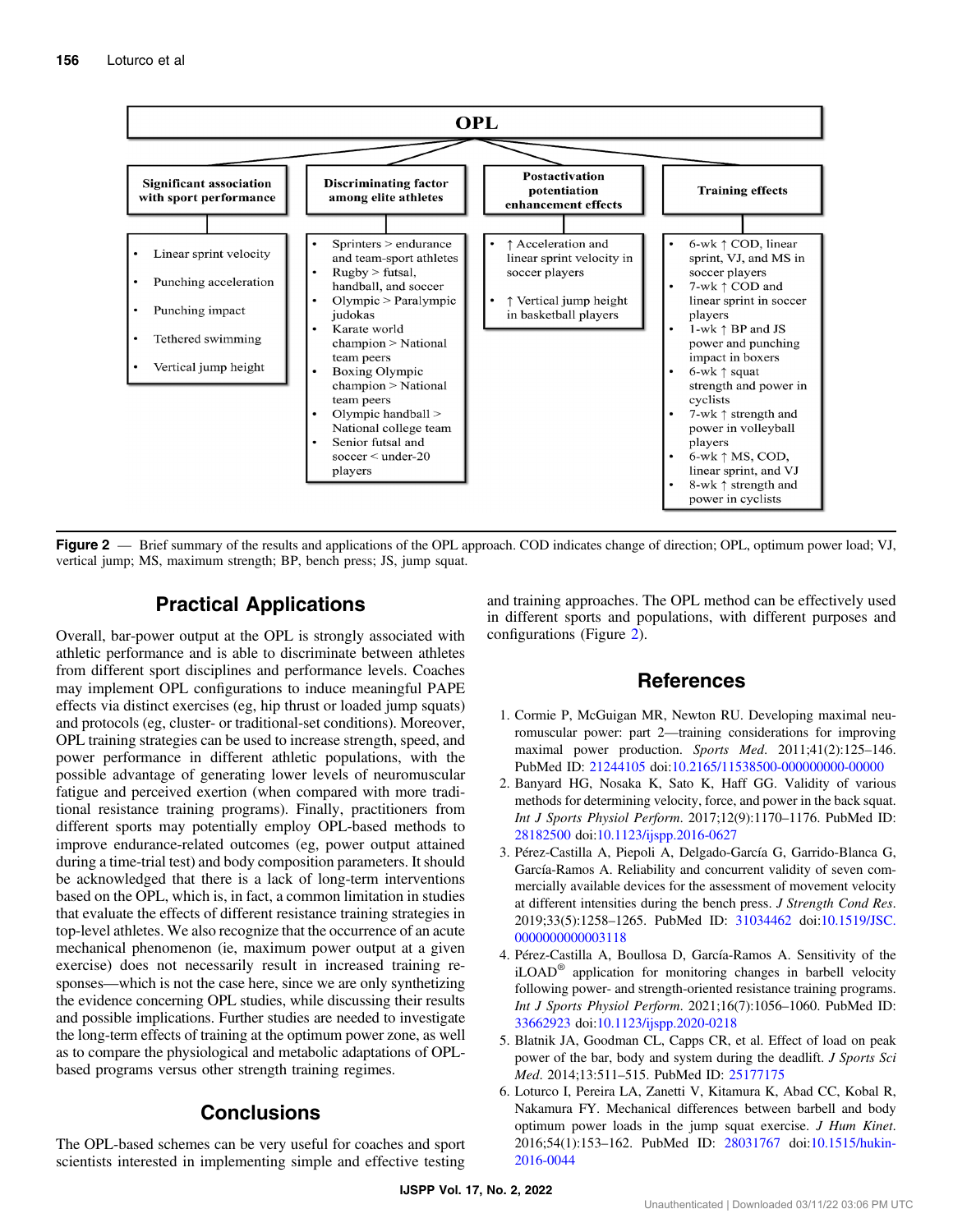- <span id="page-6-0"></span>7. McBride JM, Haines TL, Kirby TJ. Effect of loading on peak power of the bar, body, and system during power cleans, squats, and jump squats. J Sports Sci. 2011;29(11):1215–1221. PubMed ID: [21777152](http://www.ncbi.nlm.nih.gov/pubmed/21777152?dopt=Abstract) doi:[10.1080/02640414.2011.587444](https://doi.org/10.1080/02640414.2011.587444)
- 8. Loturco I. Authors' response to letter to the editor: "Bar velocities capable of optimising the muscle power in strength-power exercises" by Loturco, Pereira, Abad, Tabares, Moraes, Kobal, Kitamura & Nakamura (2017). J Sports Sci. 2018;36(14):1602–1606. PubMed ID: [29157139](http://www.ncbi.nlm.nih.gov/pubmed/29157139?dopt=Abstract) doi[:10.1080/02640414.2017.1405712](https://doi.org/10.1080/02640414.2017.1405712)
- 9. Loturco I, Suchomel T, Bishop C, Kobal R, Pereira LA, McGuigan M. One-repetition-maximum measures or maximum bar-power output: which is more related to sport performance? Int J Sports Physiol Perform. 2019;14(1):33–37. doi[:10.1123/ijspp.2018-0255](https://doi.org/10.1123/ijspp.2018-0255)
- 10. Cormie P, McBride JM, McCaulley GO. The influence of body mass on calculation of power during lower-body resistance exercises. J Strength Cond Res. 2007;21:1042–1049. PubMed ID: [18076268](http://www.ncbi.nlm.nih.gov/pubmed/18076268?dopt=Abstract)
- 11. Loturco I, Nakamura FY, Tricoli V, et al. Determining the optimum power load in jump squat using the mean propulsive velocity. PLoS One. 2015;10(10):e0140102. PubMed ID: [26444293](http://www.ncbi.nlm.nih.gov/pubmed/26444293?dopt=Abstract) doi[:10.1371/](https://doi.org/10.1371/journal.pone.0140102) [journal.pone.0140102](https://doi.org/10.1371/journal.pone.0140102)
- 12. Ramirez-Campillo R, Andrade DC, García-Pinillos F, Negra Y, Boullosa D, Moran J. Effects of jump training on physical fitness and athletic performance in endurance runners: a meta-analysis. J Sports Sci. 2021;39(18):2030–2050. PubMed ID: [33956587](http://www.ncbi.nlm.nih.gov/pubmed/33956587?dopt=Abstract) doi:[10.](https://doi.org/10.1080/02640414.2021.1916261) [1080/02640414.2021.1916261](https://doi.org/10.1080/02640414.2021.1916261)
- 13. Loturco I, Pereira LA, Abad CC, et al. Bar velocities capable of optimising the muscle power in strength-power exercises. J Sports Sci. 2017;35(8):734–741. PubMed ID: [27210829](http://www.ncbi.nlm.nih.gov/pubmed/27210829?dopt=Abstract) doi[:10.1080/](https://doi.org/10.1080/02640414.2016.1186813) [02640414.2016.1186813](https://doi.org/10.1080/02640414.2016.1186813)
- 14. Loturco I, Suchomel T, Bishop C, Kobal R, Pereira LA, McGuigan MR. Determining the optimum bar velocity in the barbell hip thrust exercise. Int J Sports Physiol Perform. 2020;15(4):585–589. doi:[10.1123/ijspp.](https://doi.org/10.1123/ijspp.2019-0228) [2019-0228](https://doi.org/10.1123/ijspp.2019-0228)
- 15. Dello Iacono A, Martone D, Hayes L. Acute mechanical, physiological and perceptual responses in older men to traditional-set or different cluster-set configuration resistance training protocols. Eur J Appl Physiol. 2020;120(10):2311–2323. PubMed ID: [32778913](http://www.ncbi.nlm.nih.gov/pubmed/32778913?dopt=Abstract) doi:[10.1007/s00421-020-04453-y](https://doi.org/10.1007/s00421-020-04453-y)
- 16. Dello Iacono A, Seitz LB. Hip thrust-based PAP effects on sprint performance of soccer players: heavy-loaded versus optimum-power development protocols. J Sports Sci. 2018;36:2375–2382. PubMed ID: [29595081](http://www.ncbi.nlm.nih.gov/pubmed/29595081?dopt=Abstract)
- 17. Gil S, Barroso R, Crivoi do Carmo E, et al. Effects of resisted sprint training on sprinting ability and change of direction speed in professional soccer players. J Sports Sci. 2018;36(17):1923–1929. PubMed ID: [29334309](http://www.ncbi.nlm.nih.gov/pubmed/29334309?dopt=Abstract) doi[:10.1080/02640414.2018.1426346](https://doi.org/10.1080/02640414.2018.1426346)
- 18. Gil-Cabrera J, Valenzuela PL, Alejo LB, et al. Traditional versus optimum power load training in professional cyclists: a randomized controlled trial. Int J Sports Physiol Perform. 2021;16(4):496–503. PubMed ID: [33401239](http://www.ncbi.nlm.nih.gov/pubmed/33401239?dopt=Abstract) doi:[10.1123/ijspp.2020-0130](https://doi.org/10.1123/ijspp.2020-0130)
- 19. Loturco I, Suchomel T, James LP, et al. Selective influences of maximum dynamic strength and bar-power output on team sports performance: a comprehensive study of four different disciplines. Front Physiol. 2018; 9:1820. PubMed ID: [30618830](http://www.ncbi.nlm.nih.gov/pubmed/30618830?dopt=Abstract) doi[:10.3389/fphys.2018.01820](https://doi.org/10.3389/fphys.2018.01820)
- 20. Rauch JT, Loturco I, Cheesman N, et al. Similar strength and power adaptations between two different velocity-based training regimens in collegiate female volleyball players. Sports. 2018;6(4):163. doi:[10.](https://doi.org/10.3390/sports6040163) [3390/sports6040163](https://doi.org/10.3390/sports6040163)
- 21. Ribeiro J, Teixeira L, Lemos R, et al. Effects of plyometric versus optimum power load training on components of physical fitness in young male soccer players. Int J Sports Physiol Perform. 2020;15(2): 222–230. PubMed ID: [31094261](http://www.ncbi.nlm.nih.gov/pubmed/31094261?dopt=Abstract) doi:[10.1123/ijspp.2019-0039](https://doi.org/10.1123/ijspp.2019-0039)
- 22. Watson K, Halperin I, Aguilera-Castells J, Dello Iacono A. A comparison between predetermined and self-selected approaches in resistance training: effects on power performance and psychological outcomes among elite youth athletes. PeerJ. 2020;8:e10361. PubMed ID: [33240664](http://www.ncbi.nlm.nih.gov/pubmed/33240664?dopt=Abstract) doi[:10.7717/peerj.10361](https://doi.org/10.7717/peerj.10361)
- 23. Lazarus A, Halperin I, Vaknin GJ, Dello Iacono A. Perception of changes in bar velocity as a resistance training monitoring tool for athletes. Physiol Behav. 2021;231:113316. PubMed ID: [33444626](http://www.ncbi.nlm.nih.gov/pubmed/33444626?dopt=Abstract) doi:[10.1016/j.physbeh.2021.113316](https://doi.org/10.1016/j.physbeh.2021.113316)
- 24. Dello Iacono A, Beato M, Halperin I. Self-selecting the number of repetitions in potentiation protocols: enhancement effects on jumping performance. Int J Sports Physiol Perform. 2020;16(3):353–359. PubMed ID: [33271502](http://www.ncbi.nlm.nih.gov/pubmed/33271502?dopt=Abstract) doi:[10.1123/ijspp.2019-0926](https://doi.org/10.1123/ijspp.2019-0926)
- 25. Loturco I, McGuigan MR, Reis VP, et al. Relationship between power output and speed-related performance in Brazilian wheelchair basketball players. Adapt Phys Activ Q. 2020;37(4):508–517. PubMed ID: [32963126](http://www.ncbi.nlm.nih.gov/pubmed/32963126?dopt=Abstract) doi:[10.1123/apaq.2019-0158](https://doi.org/10.1123/apaq.2019-0158)
- 26. Loturco I, Nakamura FY, Kobal R, et al. Traditional periodization versus optimum training load applied to soccer players: effects on neuromuscular abilities. Int J Sports Med. 2016;37(13):1051–1059. PubMed ID: [27706551](http://www.ncbi.nlm.nih.gov/pubmed/27706551?dopt=Abstract) doi:[10.1055/s-0042-107249](https://doi.org/10.1055/s-0042-107249)
- 27. Loturco I, McGuigan M, Freitas TT, Valenzuela PL, Pereira LA, Pareja-Blanco F. Performance and reference data in the jump squat at different relative loads in elite sprinters, rugby players, and soccer players. Biol Sport. 2021;38(2):219–227. PubMed ID: [34079166](http://www.ncbi.nlm.nih.gov/pubmed/34079166?dopt=Abstract) doi:[10.5114/biolsport.2020.98452](https://doi.org/10.5114/biolsport.2020.98452)
- 28. Valenzuela PL, McGuigan M, Sánchez-Martínez G, et al. Reference power values for the jump squat exercise in elite athletes: a multicenter study. J Sports Sci. 2020;38(19):2273–2278. PubMed ID: [32573360](http://www.ncbi.nlm.nih.gov/pubmed/32573360?dopt=Abstract) doi:[10.1080/02640414.2020.1783150](https://doi.org/10.1080/02640414.2020.1783150)
- 29. Dello Iacono A, Padulo J, Bešlija T, Halperin I. Barbell hip-thrust exercise: test-retest reliability and correlation with isokinetic performance. J Strength Cond Res. 2021;35(3):659–667. PubMed ID: [30095734](http://www.ncbi.nlm.nih.gov/pubmed/30095734?dopt=Abstract) doi:[10.1519/JSC.0000000000002779](https://doi.org/10.1519/JSC.0000000000002779)
- 30. Loturco I, D'Angelo RA, Fernandes V, et al. Relationship between sprint ability and loaded/unloaded jump tests in elite sprinters. J Strength Cond Res. 2015;29(3):758–764. PubMed ID: [25162648](http://www.ncbi.nlm.nih.gov/pubmed/25162648?dopt=Abstract) doi:[10.1519/JSC.0000000000000660](https://doi.org/10.1519/JSC.0000000000000660)
- 31. Loturco I, Kobal R, Kitamura K, et al. Predictive factors of elite sprint performance: influences of muscle mechanical properties and functional parameters. J Strength Cond Res. 2019;33(4):974–986. PubMed ID: [30913203](http://www.ncbi.nlm.nih.gov/pubmed/30913203?dopt=Abstract) doi:[10.1519/JSC.0000000000002196](https://doi.org/10.1519/JSC.0000000000002196)
- 32. Loturco I, Kobal R, Maldonado T, et al. Jump squat is more related to sprinting and jumping abilities than Olympic push press. Int J Sports Med. 2017;38(08):604–612. PubMed ID: [26667925](http://www.ncbi.nlm.nih.gov/pubmed/26667925?dopt=Abstract) doi:[10.1055/s-](https://doi.org/10.1055/s-0035-1565201)[0035-1565201](https://doi.org/10.1055/s-0035-1565201)
- 33. Loturco I, Artioli GG, Kobal R, Gil S, Franchini E. Predicting punching acceleration from selected strength and power variables in elite karate athletes: a multiple regression analysis. J Strength Cond Res. 2014;28(7):1826–1832. PubMed ID: [24276310](http://www.ncbi.nlm.nih.gov/pubmed/24276310?dopt=Abstract) doi[:10.1519/](https://doi.org/10.1519/JSC.0000000000000329) [JSC.0000000000000329](https://doi.org/10.1519/JSC.0000000000000329)
- 34. Loturco I, Nakamura FY, Artioli GG, et al. Strength and power qualities are highly associated with punching impact in elite amateur boxers. J Strength Cond Res. 2016;30(1):109–116. PubMed ID: [26110348](http://www.ncbi.nlm.nih.gov/pubmed/26110348?dopt=Abstract) doi:[10.1519/JSC.0000000000001075](https://doi.org/10.1519/JSC.0000000000001075)
- 35. Loturco I, Barbosa AC, Nocentini RK, et al. A correlational analysis of tethered swimming, swim sprint performance and dry-land power assessments. Int J Sports Med. 2016;37:211–218. PubMed ID: [26669251](http://www.ncbi.nlm.nih.gov/pubmed/26669251?dopt=Abstract)
- 36. Stokes KA, Jones B, Bennett M, et al. Returning to play after prolonged training restrictions in professional collision sports. Int J Sports Med. 2020;41(13):895–911. PubMed ID: [32483768](http://www.ncbi.nlm.nih.gov/pubmed/32483768?dopt=Abstract) doi:[10.](https://doi.org/10.1055/a-1180-3692) [1055/a-1180-3692](https://doi.org/10.1055/a-1180-3692)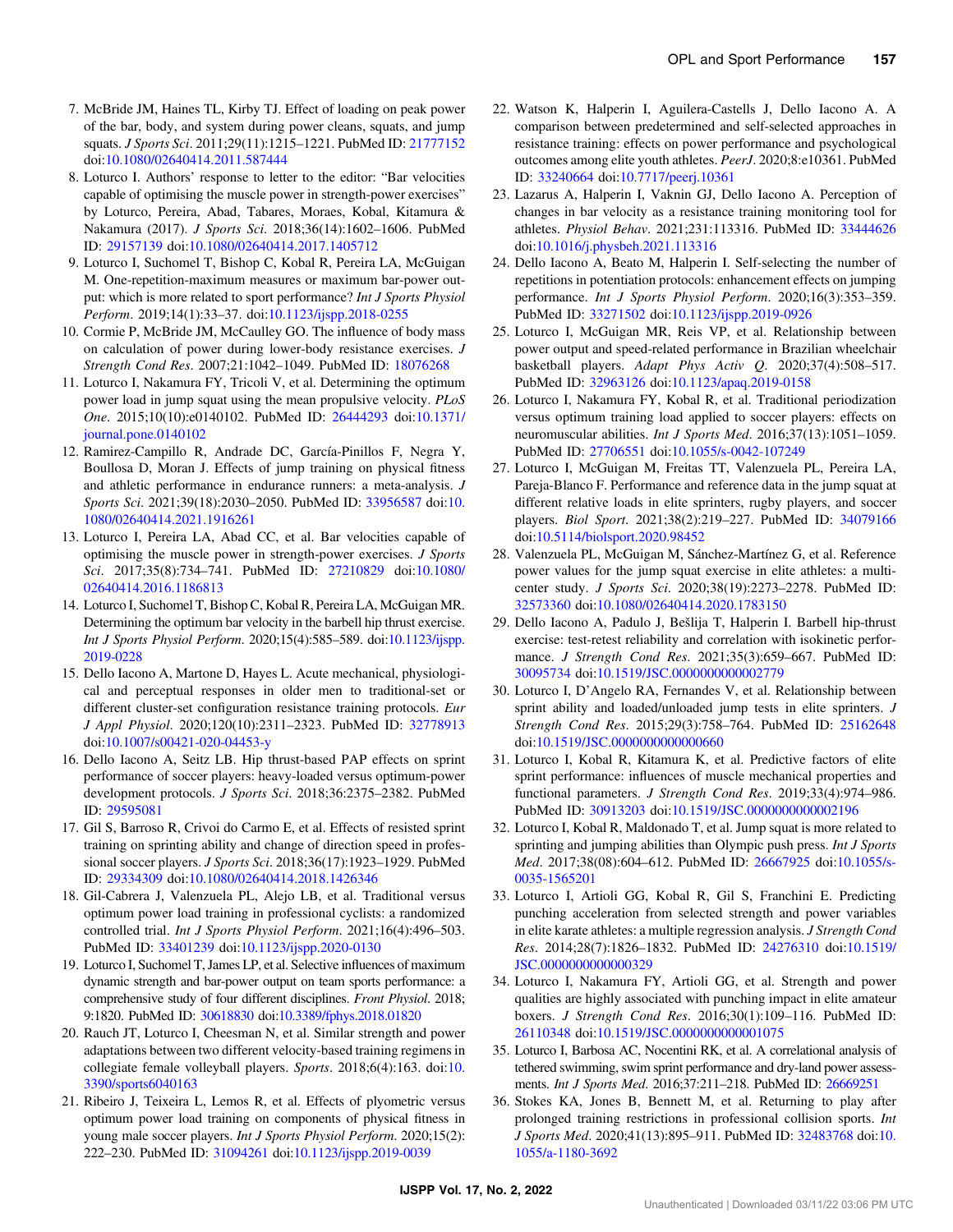- <span id="page-7-0"></span>37. Loturco I, Nakamura FY, Winckler C, et al. Strength-power performance of visually impaired Paralympic and Olympic judo athletes from the Brazilian national team: a comparative study. J Strength Cond Res. 2017;31(3):743–749. PubMed ID: [27379958](http://www.ncbi.nlm.nih.gov/pubmed/27379958?dopt=Abstract) doi[:10.1519/](https://doi.org/10.1519/JSC.0000000000001525) [JSC.0000000000001525](https://doi.org/10.1519/JSC.0000000000001525)
- 38. Loturco I, Bishop C, Ramirez-Campillo R, et al. Optimum power loads for elite boxers: case study with the Brazilian national Olympic team. Sports. 2018;6(3):95. doi[:10.3390/sports6030095](https://doi.org/10.3390/sports6030095)
- 39. Loturco I, Nakamura FY, Lopes-Silva JP, Silva-Santos JF, Pereira LA, Franchini E. Physical and physiological traits of a double world karate champion and responses to a simulated kumite bout: a case study. Int J Sports Sci Coaching. 2017;12(1):138–147. doi[:10.1177/](https://doi.org/10.1177/1747954116684395) [1747954116684395](https://doi.org/10.1177/1747954116684395)
- 40. Pereira LA, Cal Abad CC, Kobal R, et al. Differences in speed and power capacities between female national college team and national Olympic team handball athletes. J Hum Kinet. 2018;63(1):85–94. PubMed ID: [30279944](http://www.ncbi.nlm.nih.gov/pubmed/30279944?dopt=Abstract) doi:[10.2478/hukin-2018-0009](https://doi.org/10.2478/hukin-2018-0009)
- 41. Nakamura FY, Pereira LA, Cal Abad CC, et al. Differences in physical performance between U-20 and senior top-level Brazilian futsal players. J Sports Med Phys Fitness. 2016;56:1289–1297. PubMed ID: [26022747](http://www.ncbi.nlm.nih.gov/pubmed/26022747?dopt=Abstract)
- 42. Loturco I, Kobal R, Gil S, et al. Differences in loaded and unloaded vertical jumping ability and sprinting performance between Brazilian elite under-20 and senior soccer players. Am J Sports Sci. 2014; 2:8–13.
- 43. Blazevich AJ, Babault N. Post-activation potentiation versus postactivation performance enhancement in humans: historical perspective, underlying mechanisms, and current issues. Front Physiol. 2019; 10:1359. PubMed ID: [31736781](http://www.ncbi.nlm.nih.gov/pubmed/31736781?dopt=Abstract) doi[:10.3389/fphys.2019.01359](https://doi.org/10.3389/fphys.2019.01359)
- 44. Boullosa D, Beato M, Dello Iacono A, et al. A new taxonomy for postactivation potentiation in sport. Int J Sports Physiol Perform. 2020;15(8):1197–1200. doi:[10.1123/ijspp.2020-0350](https://doi.org/10.1123/ijspp.2020-0350)
- 45. Wilson JM, Duncan NM, Marin PJ, et al. Meta-analysis of postactivation potentiation and power: effects of conditioning activity, volume, gender, rest periods, and training status. J Strength Cond Res. 2013;27(3):854–859. PubMed ID: [22580978](http://www.ncbi.nlm.nih.gov/pubmed/22580978?dopt=Abstract) doi:[10.1519/JSC.](https://doi.org/10.1519/JSC.0b013e31825c2bdb) [0b013e31825c2bdb](https://doi.org/10.1519/JSC.0b013e31825c2bdb)
- 46. Dello Iacono A, Martone D, Milic M, Padulo J. Vertical- vs. horizontal-oriented drop jump training: chronic effects on explosive performances of elite handball players. J Strength Cond Res. 2017; 31(4):921–931. PubMed ID: [27398920](http://www.ncbi.nlm.nih.gov/pubmed/27398920?dopt=Abstract) doi[:10.1519/JSC.0000000](https://doi.org/10.1519/JSC.0000000000001555) [000001555](https://doi.org/10.1519/JSC.0000000000001555)
- 47. McBride JM, Nimphius S, Erickson TM. The acute effects of heavyload squats and loaded countermovement jumps on sprint performance. J Strength Cond Res. 2005;19:893–897. PubMed ID: [16287357](http://www.ncbi.nlm.nih.gov/pubmed/16287357?dopt=Abstract)
- 48. Seitz LB, Haff GG. Factors modulating post-activation potentiation of jump, sprint, throw, and upper-body ballistic performances: a systematic review with meta-analysis. Sports Med. 2016;46(2): 231–240. PubMed ID: [26508319](http://www.ncbi.nlm.nih.gov/pubmed/26508319?dopt=Abstract) doi[:10.1007/s40279-015-0415-7](https://doi.org/10.1007/s40279-015-0415-7)
- 49. Boullosa D, Abad CCC, Reis VP, et al. Effects of drop jumps on 1000-m performance time and pacing in elite male and female endurance runners. Int J Sports Physiol Perform. 2020;15(7): 1043–1046. doi[:10.1123/ijspp.2019-0585](https://doi.org/10.1123/ijspp.2019-0585)
- 50. Kobal R, Pereira LA, Kitamura K, et al. Post-activation potentiation: is there an optimal training volume and intensity to induce improvements in vertical jump ability in highly-trained subjects? J Hum Kinet. 2019;69(1):239–247. PubMed ID: [31666906](http://www.ncbi.nlm.nih.gov/pubmed/31666906?dopt=Abstract) doi[:10.2478/hukin-](https://doi.org/10.2478/hukin-2019-0016)[2019-0016](https://doi.org/10.2478/hukin-2019-0016)
- 51. Halperin I, Wulf G, Vigotsky AD, Schoenfeld BJ, Behm DG. Autonomy: a missing ingredient of a successful program? Strength Cond J. 2018;40(4):18–25. doi[:10.1519/SSC.0000000000000383](https://doi.org/10.1519/SSC.0000000000000383)
- 52. Boullosa D. Post-activation performance enhancement strategies in sport: a brief review for practitioners. Hum Mov. 2021;22(3):101– 109. doi[:10.5114/hm.2021.103280](https://doi.org/10.5114/hm.2021.103280)
- 53. Dello Iacono A, Beato M, Halperin I. The effects of cluster-set and traditional-set postactivation potentiation protocols on vertical jump performance. Int J Sports Physiol Perform. 2020;15(4):464–469. doi:[10.1123/ijspp.2019-0186](https://doi.org/10.1123/ijspp.2019-0186)
- 54. Tillin NA, Bishop D. Factors modulating post-activation potentiation and its effect on performance of subsequent explosive activities. Sports Med. 2009;39(2):147–166. PubMed ID: [19203135](http://www.ncbi.nlm.nih.gov/pubmed/19203135?dopt=Abstract) doi:[10.](https://doi.org/10.2165/00007256-200939020-00004) [2165/00007256-200939020-00004](https://doi.org/10.2165/00007256-200939020-00004)
- 55. Dello Iacono A, Padulo J, Seitz LD. Loaded hip thrust-based PAP protocol effects on acceleration and sprint performance of handball players. J Sports Sci. 2018;36(11):1269-1276. PubMed ID: [28873044](http://www.ncbi.nlm.nih.gov/pubmed/28873044?dopt=Abstract) doi[:10.1080/02640414.2017.1374657](https://doi.org/10.1080/02640414.2017.1374657)
- 56. Soriano MA, Jiménez-Reyes P, Rhea MR, Marín PJ. The optimal load for maximal power production during lower-body resistance exercises: a meta-analysis. Sports Med. 2015;45(8):1191–1205. PubMed ID: [26063470](http://www.ncbi.nlm.nih.gov/pubmed/26063470?dopt=Abstract) doi[:10.1007/s40279-015-0341-8](https://doi.org/10.1007/s40279-015-0341-8)
- 57. Gentil P, Oliveira E, Bottaro M. Time under tension and blood lactate response during four different resistance training methods. J Physiol Anthropol. 2006;25(5):339-344. PubMed ID: [17016010](http://www.ncbi.nlm.nih.gov/pubmed/17016010?dopt=Abstract) doi:[10.](https://doi.org/10.2114/jpa2.25.339) [2114/jpa2.25.339](https://doi.org/10.2114/jpa2.25.339)
- 58. Tran QT, Docherty D, Behm D. The effects of varying time under tension and volume load on acute neuromuscular responses. Eur J Appl Physiol. 2006;98(4):402–410. PubMed ID: [16969639](http://www.ncbi.nlm.nih.gov/pubmed/16969639?dopt=Abstract) doi:[10.](https://doi.org/10.1007/s00421-006-0297-3) [1007/s00421-006-0297-3](https://doi.org/10.1007/s00421-006-0297-3)
- 59. Vargas-Molina S, Martín-Rivera F, Bonilla DA, et al. Comparison of blood lactate and perceived exertion responses in two matched timeunder-tension protocols. PLoS One. 2020;15(1):e0227640. PubMed ID: [31940407](http://www.ncbi.nlm.nih.gov/pubmed/31940407?dopt=Abstract) doi[:10.1371/journal.pone.0227640](https://doi.org/10.1371/journal.pone.0227640)
- 60. Iacono AD, Ashcroft K, Zubac D. Ain't just imagination! Effects of motor imagery training on strength and power performance of athletes during detraining. Med Sci Sports Exerc. 2021;53(11): 2324–2332.
- 61. de Morree HM, Marcora SM. Psychobiology of perceived effort during physical tasks. In: Gendolla G, Tops M, Koole S, eds. Handbook of Biobehavioral Approaches to Self-Regulation. Springer; 2015:255–270.
- 62. Del Rosso S, Pinho Souza D, Muñoz F, Behm DG, Foster C, Boullosa D. 10 km performance prediction by metabolic and mechanical variables: influence of performance level and postsubmaximal running jump potentiation. *J Sports Sci.* 2021;39(10): 1114–1126. PubMed ID: [33393434](http://www.ncbi.nlm.nih.gov/pubmed/33393434?dopt=Abstract) doi:[10.1080/02640414.2020.](https://doi.org/10.1080/02640414.2020.1860361) [1860361](https://doi.org/10.1080/02640414.2020.1860361)
- 63. Brown LE, Weir JP. ASEP procedures recommendation I: accurate assessment of muscular strength and power. J Exerc Physiol Online. 2001;4(3):1–21.
- 64. Chapman PP, Whitehead JR, Binkert RH. The 225–1b reps-tofatigue test as a submaximal estimate of 1-RM bench press performance in college football players. J Strength Cond Res. 1998; 12:258–261.
- 65. González-Badillo JJ, Pareja-Blanco F, Rodríguez-Rosell D, Abad-Herencia JL, Del Ojo-López JJ, Sánchez-Medina L. Effects of velocity-based resistance training on young soccer players of different ages. J Strength Cond Res. 2015;29(5):1329–1338. PubMed ID: [25486303](http://www.ncbi.nlm.nih.gov/pubmed/25486303?dopt=Abstract) doi:[10.1519/JSC.0000000000000764](https://doi.org/10.1519/JSC.0000000000000764)
- 66. Pareja-Blanco F, Sánchez-Medina L, Suárez-Arrones L, González-Badillo JJ. Effects of velocity loss during resistance training on performance in professional soccer players. Int J Sports Physiol Perform. 2017;12(4):512–519. PubMed ID: [27618386](http://www.ncbi.nlm.nih.gov/pubmed/27618386?dopt=Abstract) doi[:10.1123/](https://doi.org/10.1123/ijspp.2016-0170) [ijspp.2016-0170](https://doi.org/10.1123/ijspp.2016-0170)